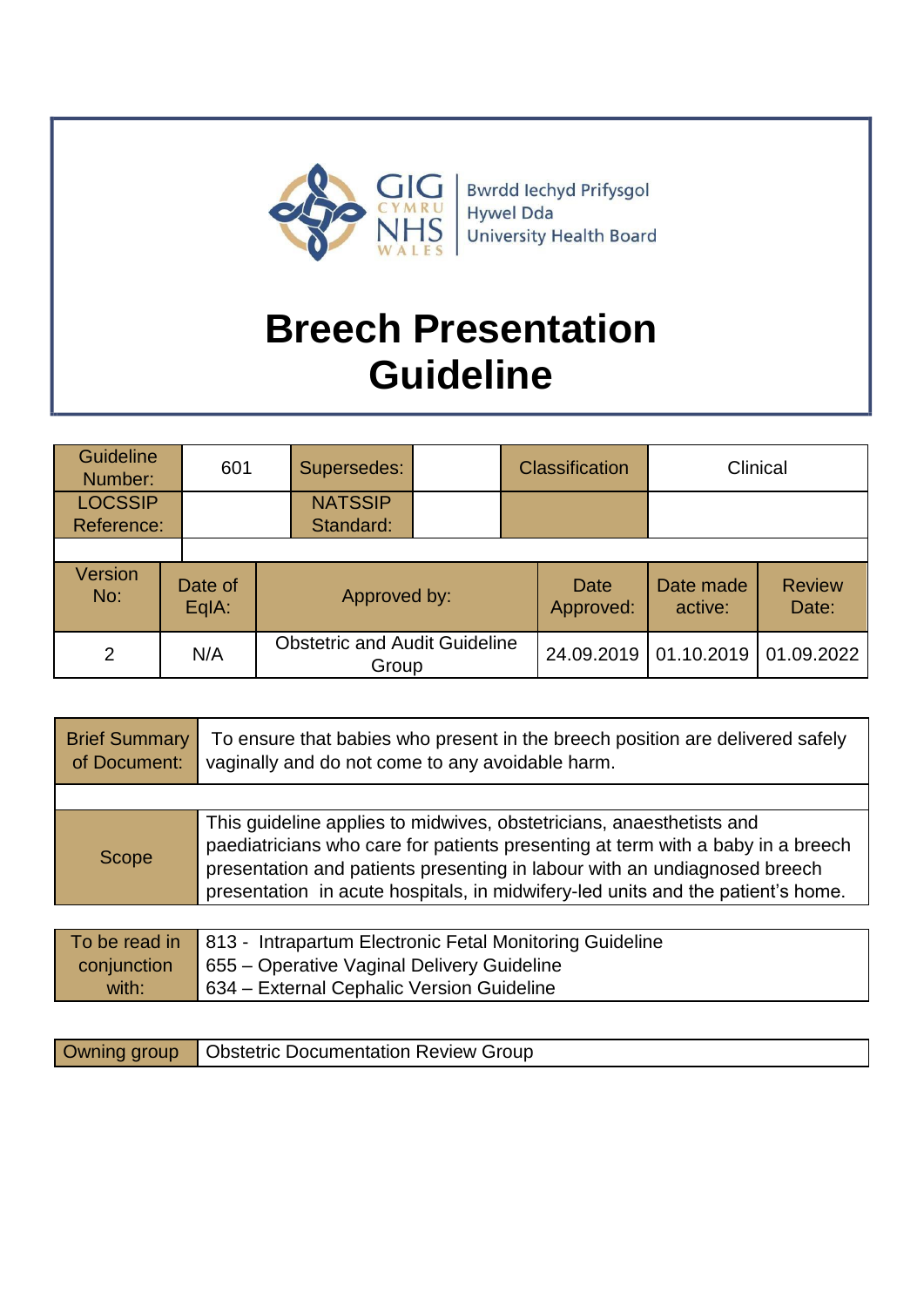| <b>Reviews and updates</b> |                               |            |  |  |
|----------------------------|-------------------------------|------------|--|--|
| Version                    | <b>Summary of Amendments:</b> | Date       |  |  |
| no:                        |                               | Approved:  |  |  |
|                            | New guideline                 | 24.10.2017 |  |  |
| $\overline{2}$             | Full review – minor changes   | 26.9.2019  |  |  |

# Glossary of terms

| Term       | <b>Definition</b>                |
|------------|----------------------------------|
| CTG        | Cardiotocography                 |
| <b>ECV</b> | <b>External Cephalic Version</b> |
| <b>FSE</b> | Fetal scalp electrode            |

| *evwords | Breech presentation |
|----------|---------------------|
|----------|---------------------|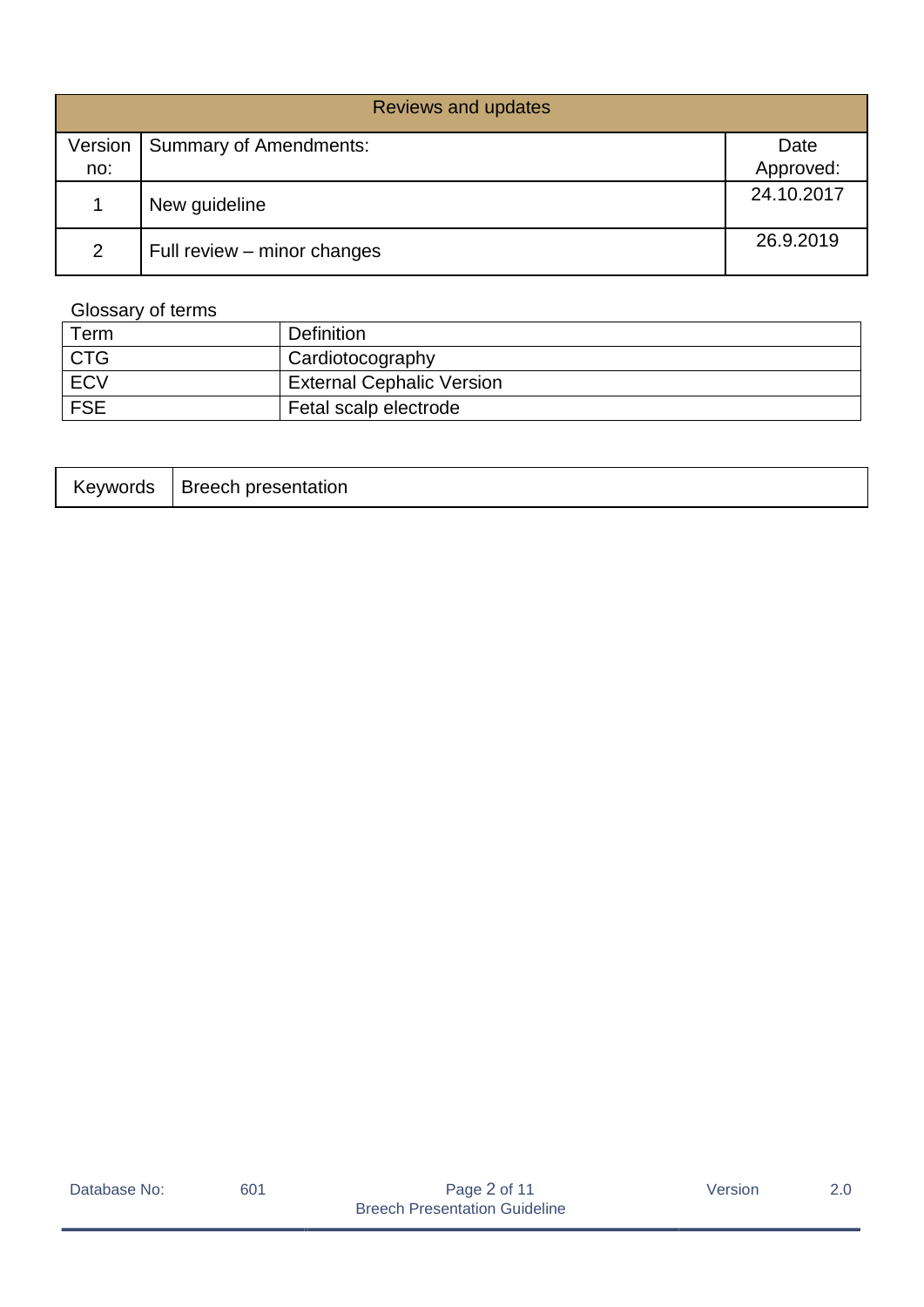# **CONTENTS**

| 5.2. ANTENATAL RISK ASSESSMENT RELATED TO BREECH POSITION 5            |  |
|------------------------------------------------------------------------|--|
|                                                                        |  |
|                                                                        |  |
|                                                                        |  |
|                                                                        |  |
|                                                                        |  |
| 7. APPENDIX 1 - MANAGEMENT OF BREECH PRESENTATION IN LABOUR IN         |  |
| 8. APPENDIX 2 - INFORMATION ON THE MANOEUVRES TO ASSIST DELIVER OF THE |  |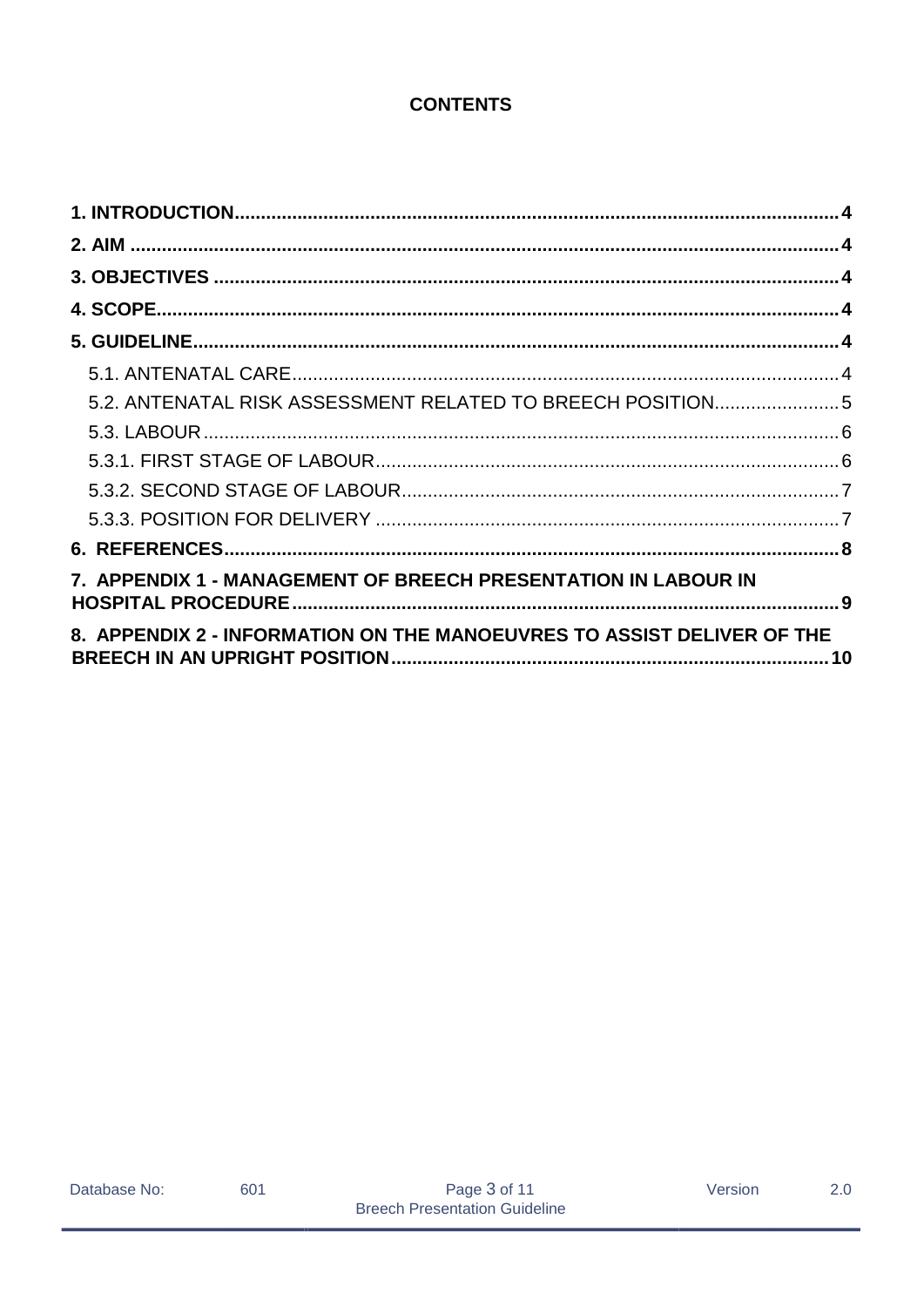# <span id="page-3-0"></span>1. **INTRODUCTION**

Breech presentation occurs in 3-4% of term deliveries and is more common preterm. It is associated with uterine and congenital abnormalities, has a significant recurrence risk and is more common in nulliparous people. Term babies presenting in breech position have worse outcomes than cephalic ones, irrespective of mode of delivery.

# <span id="page-3-1"></span>2. **AIM**

The aim of the guideline is to ensure that babies who present in the breech position are delivered safely vaginally and do not come to any avoidable harm.

# <span id="page-3-2"></span>3. **OBJECTIVES:**

The aim of the guideline is achieved by:

- Providing appropriate antenatal care.
- Providing antenatal risk assessment.
- Following the guideline for the management breech vaginal birth in labour.

### <span id="page-3-3"></span>4. **SCOPE**

This guideline applies to midwives, obstetricians, anaesthetists and paediatricians who care for patients presenting at term with a breech presentation and patients presenting in labour with an undiagnosed breech presentation, in acute hospitals.

#### <span id="page-3-4"></span>5. **GUIDELINE**

#### <span id="page-3-5"></span>5.1. **Antenatal care**

- People presenting with a breech presentation at term should be offered External Cephalic Version (ECV) unless there is an absolute contraindication (there is no consensus on absolute contraindications for performing ECV – only placental abruption, severe preeclampsia, and abnormal doppler or cardiotocography (CTG) are supported by evidence RCOG GT 20a 2017).
- People who have a breech presentation at term following an unsuccessful or declined offer of ECV should be counselled on the absolute and relative risks and benefits of planned vaginal breech delivery versus planned caesarean section, in an unbiased manner. The counselling needs to focus on both the baby as well as the mother.

#### **Information about the baby:**

People should be informed that planned caesarean section leads to a small reduction in perinatal mortality (0.5/1000 after 39 weeks) compared with planned vaginal breech delivery (2.0/1000). This compares to 1.0/1000 for a planned cephalic birth. This reduction in risk is due to three factors, of which only the last is unique to a breech birth: the avoidance of stillbirth after 39 weeks, the avoidance of intrapartum risks and the risks of a vaginal breech birth.

Any decision to perform a caesarean section needs to be balanced against the potential adverse consequences that may result from this.

Selection of appropriate pregnancies and skilled intrapartum care may allow planned vaginal breech birth to be nearly as safe as planned vaginal cephalic birth.

| Database No: |
|--------------|
|--------------|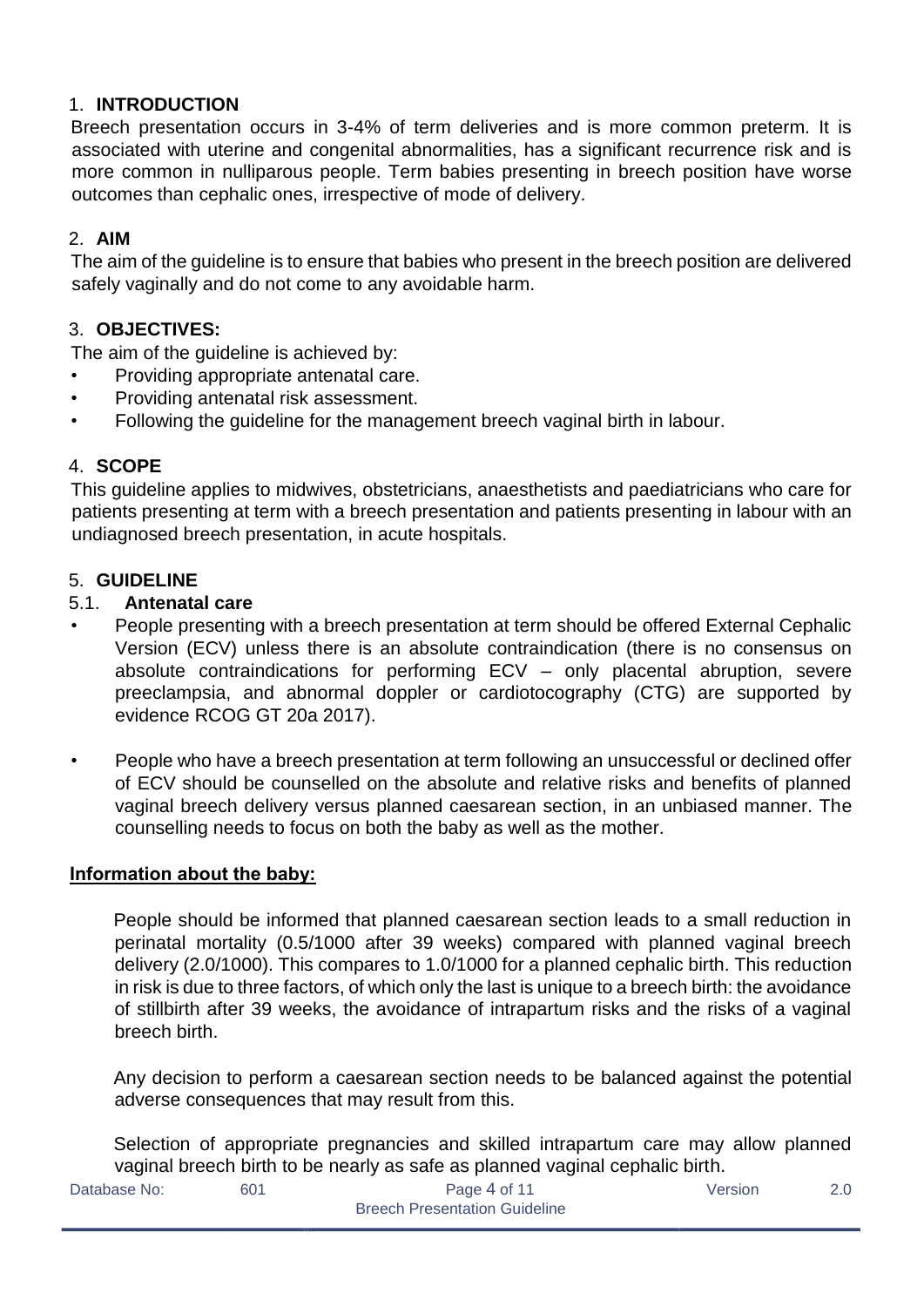People should be informed that planned vaginal birth increases the risk of low apgar scores and serious short-term complications (fractures of the clavicle or haematomata), but has not been shown to increase the risk of long-term morbidity.

#### **Information About People:**

People should be informed that a planned caesarean section for breech presentation at term carries a small increase in immediate complications for the mother compared to a planned vaginal birth.

People should be informed that maternal complications are least with a successful vaginal birth; planned caesarean section carries a higher risk, but the risk is highest with emergency caesarean section which is needed in approximately 40% of people planning a vaginal breech birth.

People should be informed that caesarean section increases the risk of complications in future pregnancy, including the risks of opting for vaginal birth after caesarean section, the increased risk of complications at repeat caesarean section and the risk of an abnormally invasive placenta.

People should be given an individualised assessment of the long-term risks of caesarean section based on their individual risk profile and reproductive intentions, and counselled accordingly.

People should be informed that caesarean section has been associated with a small increase in the risk of stillbirth for subsequent babies although this may not be causal.

# **PARENTS SHOULD BE INFORMED THAT THE EXPERIENCE OF CLINICIANS TO SUPPORT BREECH BIRTH IS LIMITED**

 Following the counselling the mother should receive the RCOG patient information leaflet: [https://www.rcog.org.uk/globalassets/documents/patients/patient](https://www.rcog.org.uk/globalassets/documents/patients/patient-information-leaflets/pregnancy/breech-baby-patient-information-leaflet.pdf)[informationleaflets/pregnancy/breech-baby-patient-information-leaflet.pdf](https://www.rcog.org.uk/globalassets/documents/patients/patient-information-leaflets/pregnancy/breech-baby-patient-information-leaflet.pdf)

### <span id="page-4-0"></span>5.2. **Antenatal risk assessment related to breech position**

Following the diagnosis of persistent breech presentation, people should be assessed for risk factors for a poorer outcome in planned vaginal breech birth. If any risk factor is identified people should be counselled that planned vaginal birth is likely to be associated with increased perinatal risk and that delivery by caesarean section is recommended.

People should be informed that a higher risk planned vaginal breech birth is expected where there are independent indications for caesarean section and in the following circumstances:

- Hyperextended neck on ultrasound.
- High estimated fetal weight (more than 3.8kg).
- Low estimated weight (less than  $10<sup>th</sup>$  centile).

Database No: 601 601 **Page 5 of 11** Version 2.0 Breech Presentation Guideline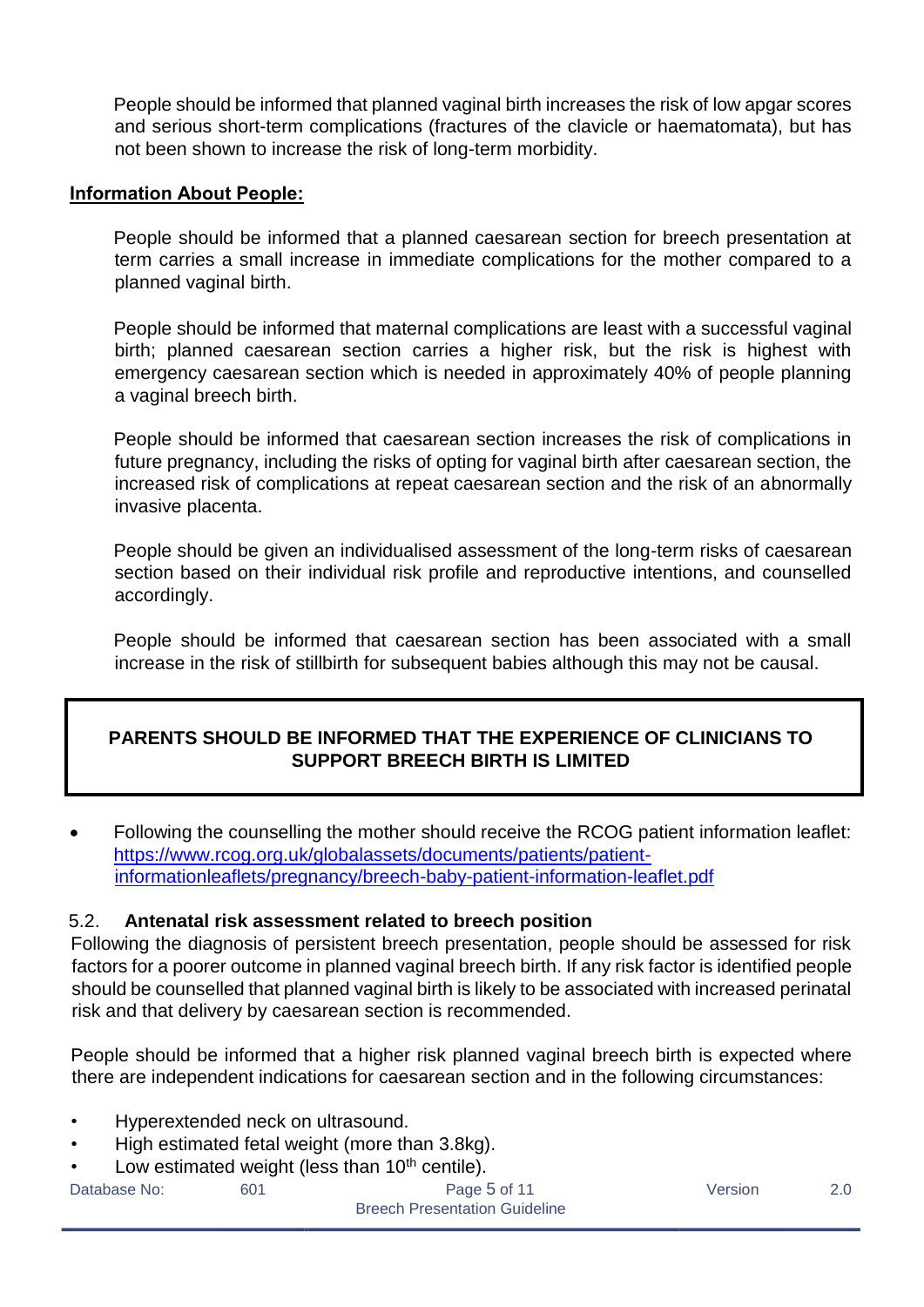- Footling presentation.
- Evidence of antenatal fetal compromise.

The role of pelvimetry is unclear, and therefore should be considered with care.

#### <span id="page-5-0"></span>5.3. **Labour**

The essential components of planned vaginal breech birth are; appropriate case selection, management according to appendix 1 (Management of Breech Presentation in Labour in Hospital) and the availability of skilled attendants.

**The presence of a skilled birth attendant is essential for a safe vaginal breech birth. Units with limited access to experienced personnel should inform people that vaginal breech birth is likely to be associated with increased risk and offer antenatal referral to a unit where skill levels and experience are greater.**

All obstetricians and midwives should be familiar with the techniques that can be used to assist vaginal breech birth. The choice of manoeuvres used, if required to assist the delivery of the breech, should depend on the individual experience/preference of the attending obstetrician or midwife.

Where a people presents with an unplanned vaginal breech labour, management should depend on the stage of labour, whether factors associated with increased complications are found, availability of appropriate clinical expertise and informed consent.

#### <span id="page-5-1"></span>5.3.1. **First stage of labour**

Where time and circumstances permit, the position of the fetal neck and legs, and the fetal weight should be estimated using ultrasound, and the people counselled as with planned vaginal breech birth.

Induction of labour is not recommended, but augmentation of slow progress with low contraction frequency in the presence of an epidural may be considered.

Epidurals may increase the risk of intervention and although continuous electronic fetal monitoring may lead to improved neonatal outcomes, evidence to support this outcome is lacking.

### **The mother must be reviewed by the Consultant Obstetrician on call**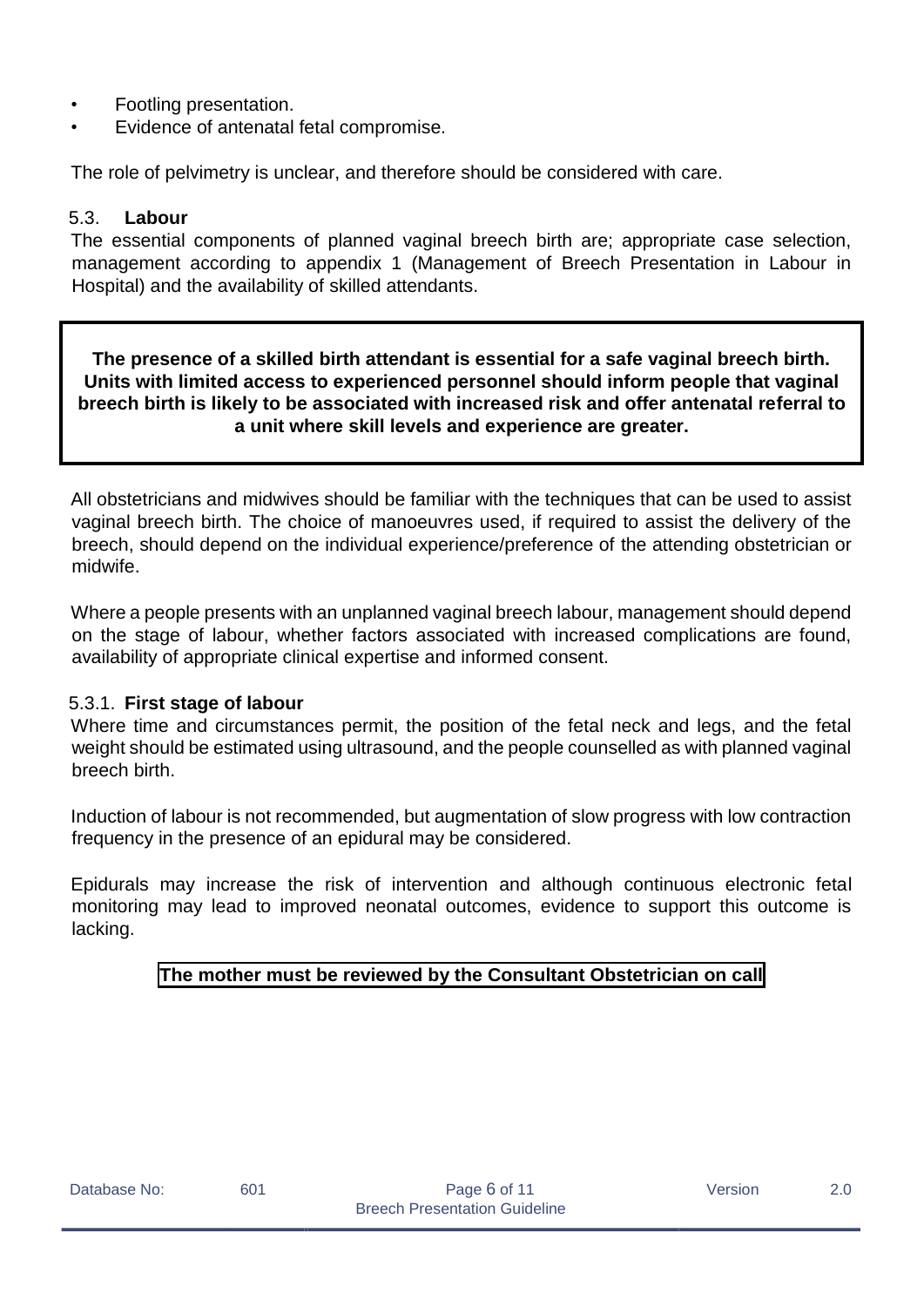#### <span id="page-6-0"></span>5.3.2. **Second stage of labour**

Adequate descent of the breech in the passive second stage is a prerequisite for encouragement of the active second stage.

#### **If the mother has an epidural in situ RCOG guidance recommends 2 hours for passive descent** *providing* **the fetal heart is within normal parameters and there is evidence of constant progress**

People in or near the active second stage of labour should not be routinely offered a caesarean section.

Assistance without traction, is required if there is delay or evidence of poor fetal condition.

- **Delivery of the buttocks to delivery of the umbilicus should be** *no longer than 2 minutes.*
- **Progress from delivery of the umbilicus to delivery of the head should be**  *no longer than 3 minutes.*

### **The Consultant Obstetrician on call must be informed and immediately available for advice and present for delivery if requested**

#### <span id="page-6-1"></span>**5.3.3 Position for delivery**

For the delivery of breech baby a semi-recumbent or an all-fours position may be adopted; this should depend on maternal preference and the experience of the attendant. If the latter position is used, people should be advised that recourse to a semi-recumbent position may become necessary.

#### **All fours position: Clinicians must be aware that the baby's body must be supported either by the buttocks resting on the bed or resting on the clinician's arm to avoid hyper-extension of the head**

Refer to Appendix 2 for information on the manoeuvres to assist deliver of the breech in an upright position.<http://breechbirth.org.uk/2013/05/mechanisms-of-upright-breech-birth>

- The mother should be advised that continuous fetal heart monitoring is recommended to assess fetal well-being during labour
- The fetal heart should be classfiied as normal throughout the first and second stages of labour.
- **Any deviation from normal will require immediate referral to the Consultant Obstetrician**
- The application of a fetal scalp electrode (FSE) is recommended in the second stage of labour.
- Assessment of fetal well-being by observation of fetal tone, colour and pulsation of the umbilical cord is **not** appropriate and likely to prove inaccurate.

| Database No: | 601 | Page 7 of 11                         | Version | 2.0 <sub>1</sub> |
|--------------|-----|--------------------------------------|---------|------------------|
|              |     | <b>Breech Presentation Guideline</b> |         |                  |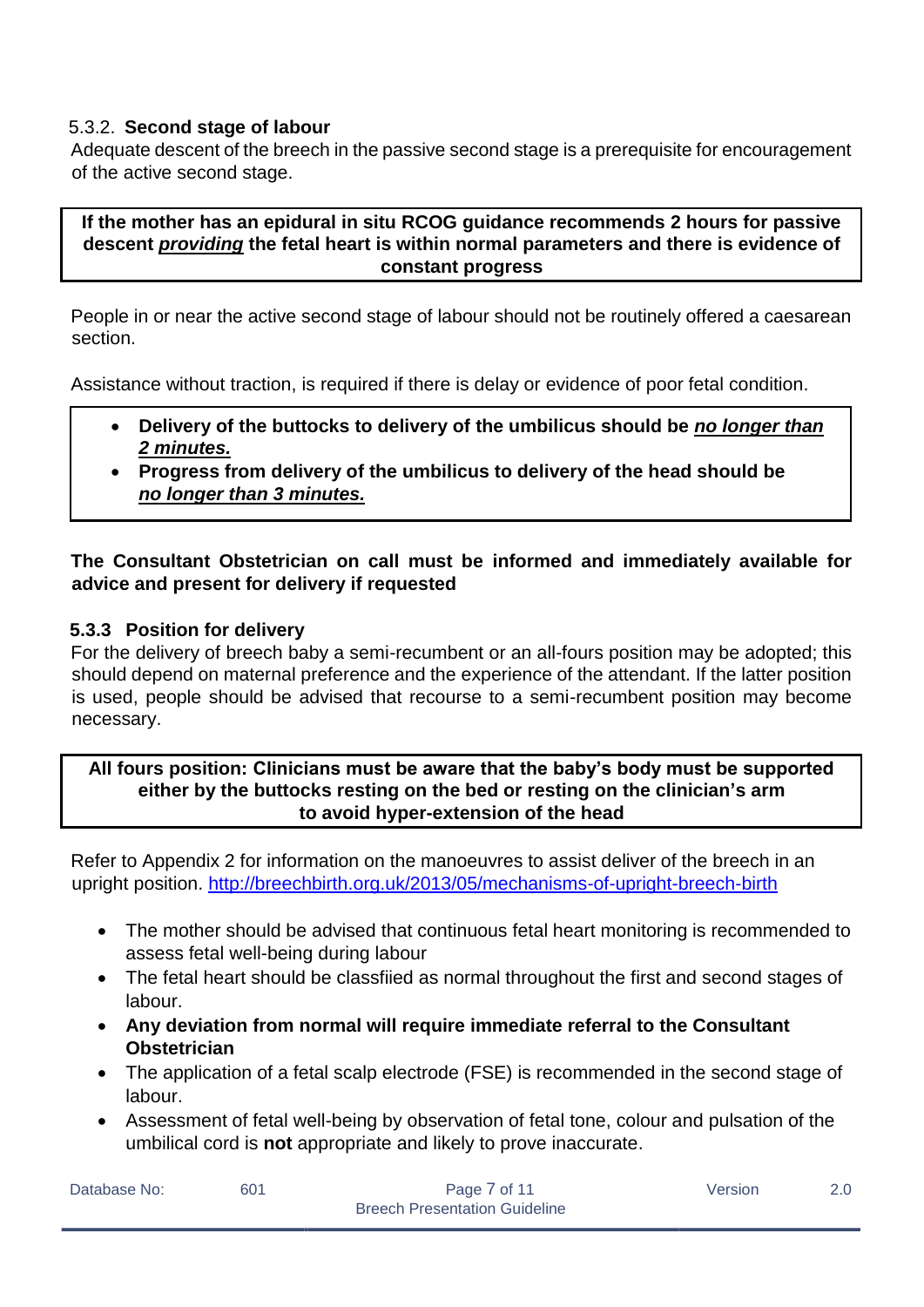#### <span id="page-7-0"></span>6. **REFERENCES**

Managing Obstetric Emergencies and Trauma (The MOET Course manual) 2007 2<sup>nd</sup> edition RCOG Press London

Royal College of Obstetrics and Gynaecology (2017) External Cephalic Version and Reducing the Incidence of Breech Presentation, Green-top Guideline 20a, March 2017

Royal College of Obstetrics and Gynaecology (2017) Management of Breech Presentation, Green-top Guideline 20b, March 2017

Walker S (2013) Mechanisms of Upright Breech Birth {online} <http://breechbirth.org.uk/2013/05/mechanisms-of-upright-breech-birth>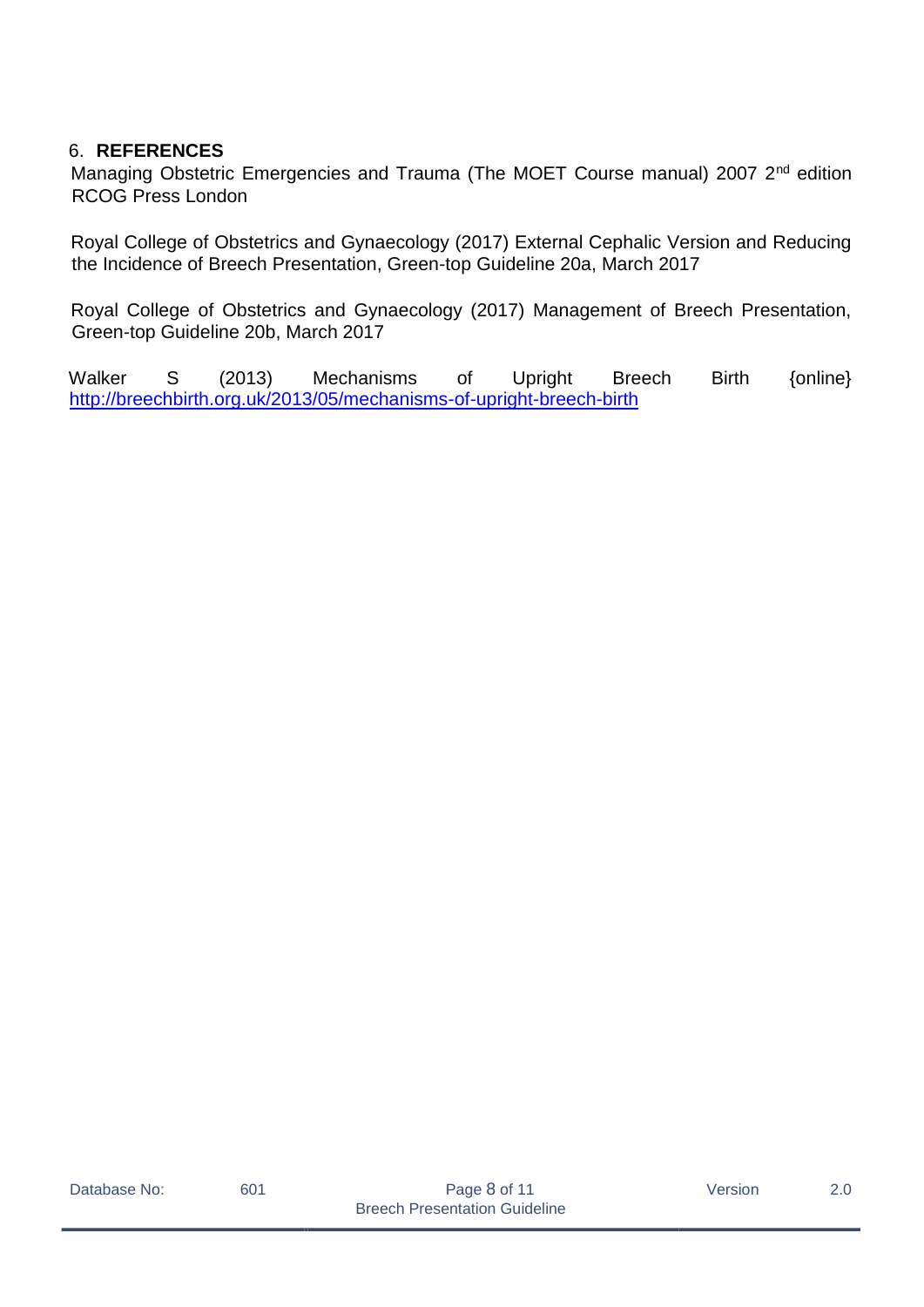# <span id="page-8-0"></span>7. **APPENDIX 1 – HOSPITAL PROCEDURE FOR MANAGEMENT OF BREECH PRESENTATION IN LABOUR**

- Confirm presentation
	- Transfer to delivery suite / get help  $\bullet$
	- Most experienced clinician  $\bullet$
	- Inform Paediatrician & prepare for resuscitation  $\bullet$
	- Inform Anaesthetist & consider epidural (CSE)
	- Explain carefully to person & labour partners
	- Inform on call Obstetric Consultant



- If delay with extended legs, deliver by flexion at knee joint and extension at hips
- DO NOT ALLOW BABY'S BACK TO ROTATE POSTERIORLY  $\bullet$

#### **BABY'S SACRUM MUST BE UPPERMOST IF PERSON IS SUPINE**  $\bullet$

- Allow arms to deliver.
- If arms extended and delaying progress, LOVSETT'S manoeuvre
- Allow breech and head to descend until the nape of the neck is visible
	- Mauriceau-Smellie Veit manoeuvre
	- Forceps, if required, by skilled obstetrician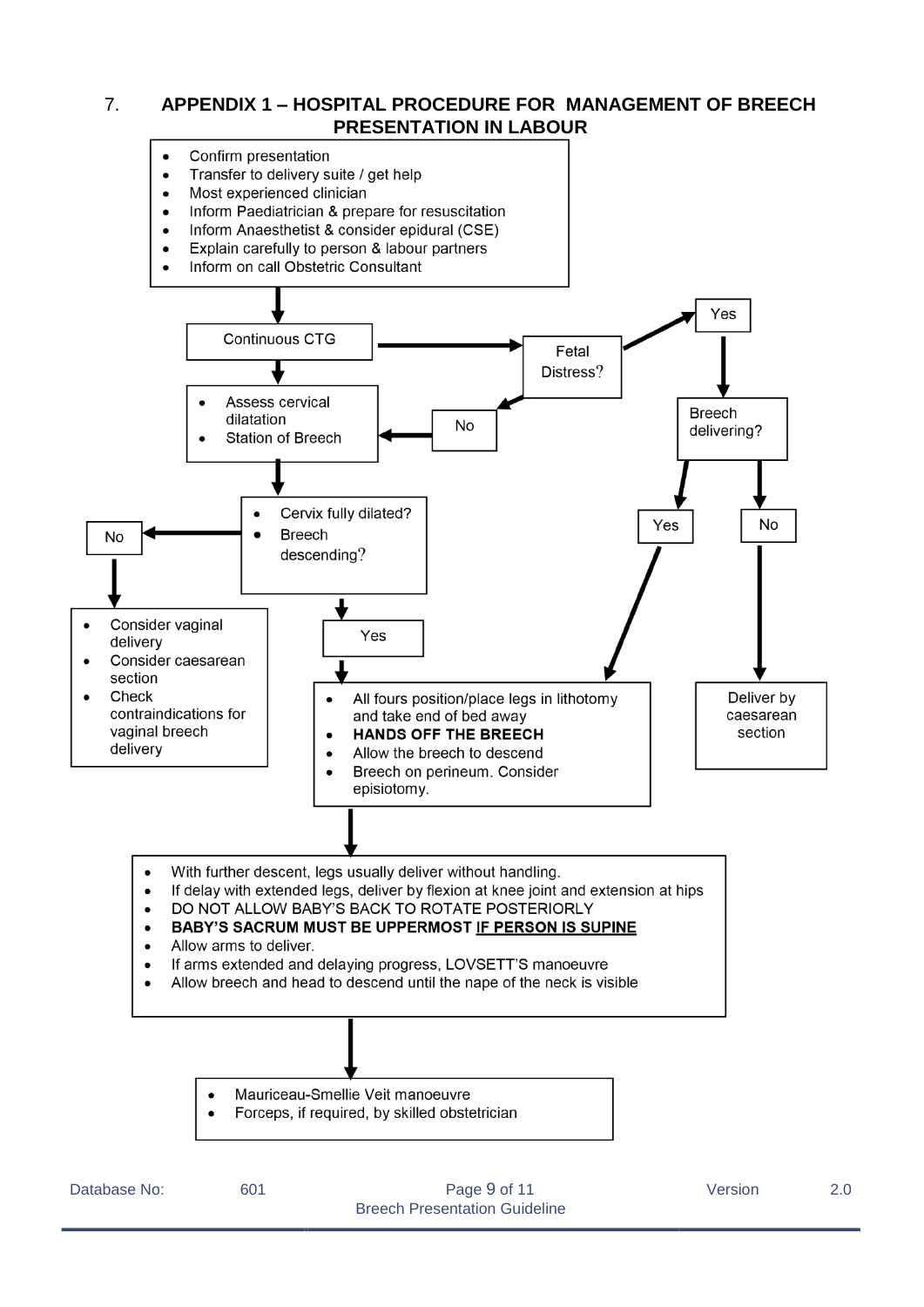# <span id="page-9-0"></span>8. **APPENDIX 2 - INFORMATION ON THE MANOEUVRES TO ASSIST DELIVER OF THE BREECH IN AN UPRIGHT POSITION.**

# **Vaginal breech birth in all fours position**

Information taken from [Mechanisms of upright breech birth | The midwife, the mother and the](http://breechbirth.org.uk/2013/05/mechanisms-of-upright-breech-birth/) [breech](http://breechbirth.org.uk/2013/05/mechanisms-of-upright-breech-birth/)

- The birth of the baby should be left to progress spontaneously as long as there is **CONSTANT PROGRESS** and there is no evidence of fetal compromise. Remember "hands off the breech".
- The breech typically descends with the sacrum transverse, anterior buttock leading. On vaginal examination this will feel asynclitic- this is normal for breech. Maternal movements assist this process in the same way it assists cephalic descent. The buttocks will be born by lateral spinal flexion.
- The anterior buttock is born first followed by the baby's anus and posterior buttock.
- The sacrum will rotate to sacro-anterior (the baby's bottom should be in line with the mother's front). If rotation is tending towards sacro-posterior this may be an indication for intervention (to gently rotate to sacro-anterior).
- The baby's legs will be born spontaneously as long as there is descent with each contraction. If one leg slips down before the other this may indicate that fully internal rotation has not occurred and help with the arms may be needed.
- After the baby's legs are born there will be a clear view of the umbilicus. Do not touch the cord but observe colour, tone and flexion/movement.
- **DELIVERY OF THE BUTTOCKS TO DELIVERY OF THE UMBILICUS SHOULD BE NO LONGER THAN 2 MINUTES**
- **PROGRESS FROM DELIVERY OF THE UMBILICUS TO DELIVERY OF THE HEAD SHOULD BE NO LONGER THAN 3 MINS**
- Reassuring sign: if you observe a sternal crease on the baby's chest you know the arms are in front and should be born with the next contraction.
- Indication for intervention: If full rotation has not occurred and progress stops, you will need to assist with the birth of the arms.
- The baby will rotate slightly to release one arm below the pubic arch then rotate the other direction to release the other arm. Occasionally arms are born together without rotation.
- The baby should be facing upwards towards the mothers buttocks to enable the birth of the head.
- A well flexed head will pass easily through the pelvis. Commonly, people experience an urge to lower their bottoms to the surface on which they are kneeling. This maintains them and promotes flexion in the baby's body and should not be interrupted.
- The baby may spontaneously pull their knees up into a fetal position. This also promotes flexion and helps the head to be born.
- If there is no descent with the next contraction help to flex the head especially if the baby's tone and colour are not ideal.